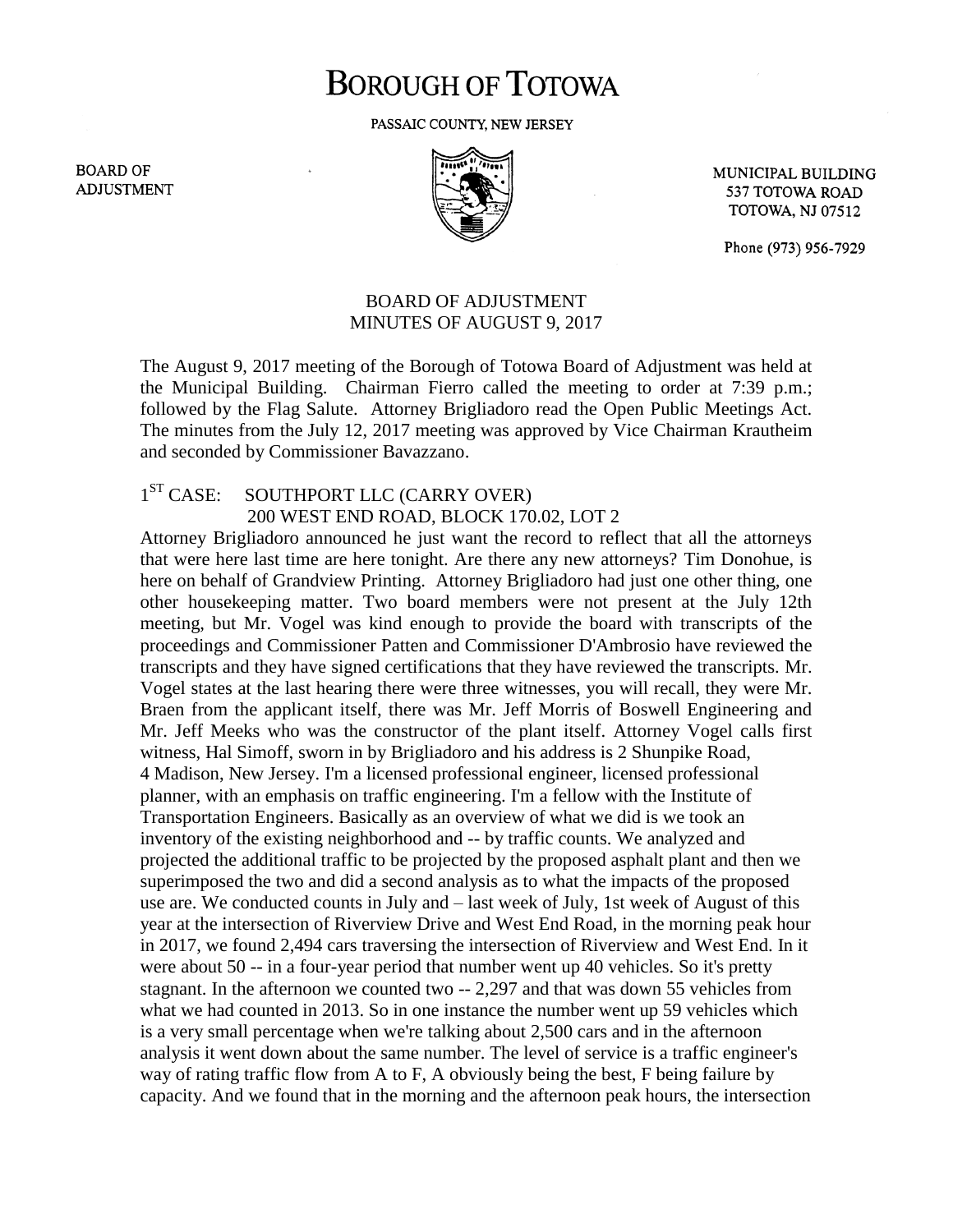operates at level service A. The side street operates at approximately level C, while the Riverview Drive operates at level of service A. the facility has the ability to manufacture 500 tons per hour. So we took the maximum that the asphalt plant could generate, 500 tons per hour, we divided it by 20 tons per truck which is about 75 percent of the capacity. The capacity of the trucks is in the range of 25 to 26 tons per truck. We used a number of 20 because not all the trucks are full, most are full but some are not. So we used 75 percent. And I used, therefore, an average of 20 tons per truck. When you divide the capacity of the facility by 20 tons per truck we come up with 25 trucks being serviced or loaded during peak hours. So then we took, I assume that 25 trucks would be entering, 25 trucks would be leaving during the peak hour. I then went and I looked at what would be, what kind of traffic we would get from the site if we used some other common land uses that are in the neighborhood and that are permitted in the zone. There is a 3.6-acre site; you're allowed a .55 floor area ratio which would give us a building of 86,000 square feet. The -- I also looked at the coverage requirement. You're allowed a 45 percent coverage which would give the building of about 70,000 square feet. So I took the lower number and I analyzed what would happen if we had a 70,000 square foot industrial building or a 70,000-square foot office building. Office building could be 2 stories; industrial building would be probably 1 story. The industrial building would generate 70 vehicles in the morning and 76 vehicles in the afternoon. That compares to 50 and 50. And if it was an office building it would be 145 vehicles in the morning and 104. So three times the activity if it was an office building, one and a half times the activity if it were an industrial one. So this use on the scale or on the hierarchy of uses that are permitted in the zone is on the lower end of the traffic generated. And so therefore, traffic from a traffic point of view, the use would have no detrimental impacts which are obviously what we have to prove as part of the D-6 variance and it's -- and compared to other uses that could be put to the proper use, less traffic.

Commissioner D'Ambrosio would like to know what the square footage of the building is. Mr. Simoff proposed building it's relatively small, I'm not sure. It's just an office from what my understanding. Engineer Murphy had a couple of comments. Did you prepare a formal report? Mr. Simoff repied yes. Engineer Murphy asked if have you submitted it to the borough or is it pending? Mr. Simoff replied it's pending. Engineer Murphy's its pending. And will it be submitted for review? Attorney Vogel states yes. Engineer Murphy, any assessment or consideration of how the driveway will conform? This driveway is shared, it will be share the exit driveway I should say, it will be shared by the recycling facility and the mulching facility and exit out approximate location to the driveway serving the transfer station.

Mr. Simoff observed it but didn't study it. We're talking about one car every three, 4 minutes -- I'm sorry, one vehicle every two, 3 minutes. I think that that's probably is a low generator when you've got 25 cars exiting, 25 vehicles; trucks existing which I think are manageable. We're not talking about hundreds of vehicles exiting. Engineer Murphy: Okay. Would that be something you could append to your report so include a narrative. Mr. Simoff: I mean I can -- candidly I didn't do any traffic counts there. I didn't see it as an issue for discussion, but I can if the board requires it.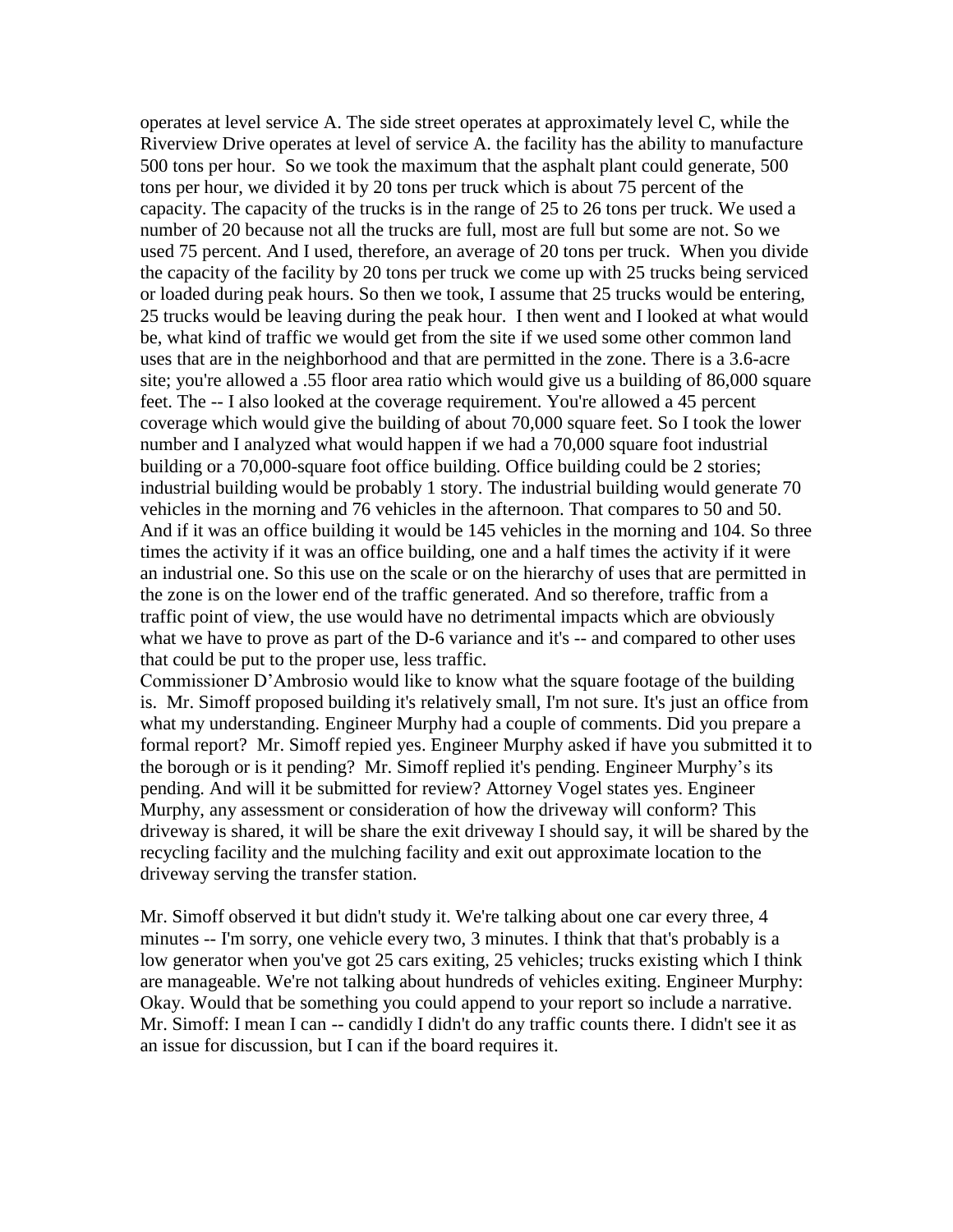The second witness if Paul Grygiel, planner, was sworn in by Attorney Brigliadoro. Mr. Grygiel has been a licensed planner in the state of NJ since 1999 and is considered and expert in his field by the Board. In terms of preparation, my objective was to review the appropriateness of the height variance that's being requested and the overall proposal. In preparation for that I reviewed the application and related documents including the site plan. I read the transcript of the July 12th hearing, inspected the site and surrounding area, and reviewed relevant section of Totowa's master plan and zoning ordinance. The applicant is proposing the development of an asphalt batch plant on a 4-acre site in the western-most portion of Totowa. It's isolated from most of the rest of the borough particularly from residential areas. The land use character and the surrounding area has a predominance of light industrial uses, some distribution facilities as well as concrete and asphalt recycling center, a sewer pump station. There's a telecommunications tower, garbage transfer station and over in Wayne the New Jersey Transit bus garage as well as a billboard. So the proposal is for a permitted use that complies with all I-3 bulk standards except for one and that's notably height. The maximum building height in the zone is 40 feet that's permitted and the applicant is proposing height of 98.42 feet for the silos and tower. As such the application requires a D-6 height variance for exceeding the maximum permitted by more than 10 feet or 10 percent. The negative criteria dealing with the public good and the master plan and the zoning ordinance. In my opinion as a planner the proposed height can be permitted in accordance with the required criteria. First, in terms of the positive criteria or the special reasons, the subject property in the area can accommodate this additional height due to the size, the 4-acre property and its location within the borough as well as the siting of the use on this property that it's well set back. The proposed silos and other structures from any property lines it's over 300 feet from any property that's not owned by the borough of Totowa. With regard to the positive criteria the added height as was discussed at the previous meeting allows for storage of the asphalt product within the silos which enables more orderly operation of the facility. So if you had shorter storage structures it would require running the plant more times, it would be harder to regulate the flow of traffic in and out of the property. In essence, you could build a plant with lower structure height but it's more efficient and more appropriate for a modern asphalt plants to have the taller structures to allow for the orderly operation on the property. In terms of negative criteria we have to demonstrate first there's no substantial detriment to the public good, again from the height it and I think you're getting into the context of the area and the conditions around it there would be no substantial detriments. The proposal would not detract from the character of the area. And as far as noise, emissions and those types of other potential impacts they're regulated by the state, the operator would obviously have to comply with all regulations pertaining to that. So I don't think there would be any substantial negative impacts on the public good from this additional height. And again, the use could be there regardless of the height.

Commissioner Bavazzano: Going back from last month to operate the plant there's about three or four people personnel that would be on the plant?

Attorney Vogel: In the transcript, yes. Attorney Brigliadoro: Mr. Chairman, if I may, did you do any analysis of any existing buildings in the area in terms of the building heights? Mr. Grygiel: Yes. So I cited the ones that I noticed that were above 40 feet. Generally building heights nearby appear to be within conformance of the height requirements. But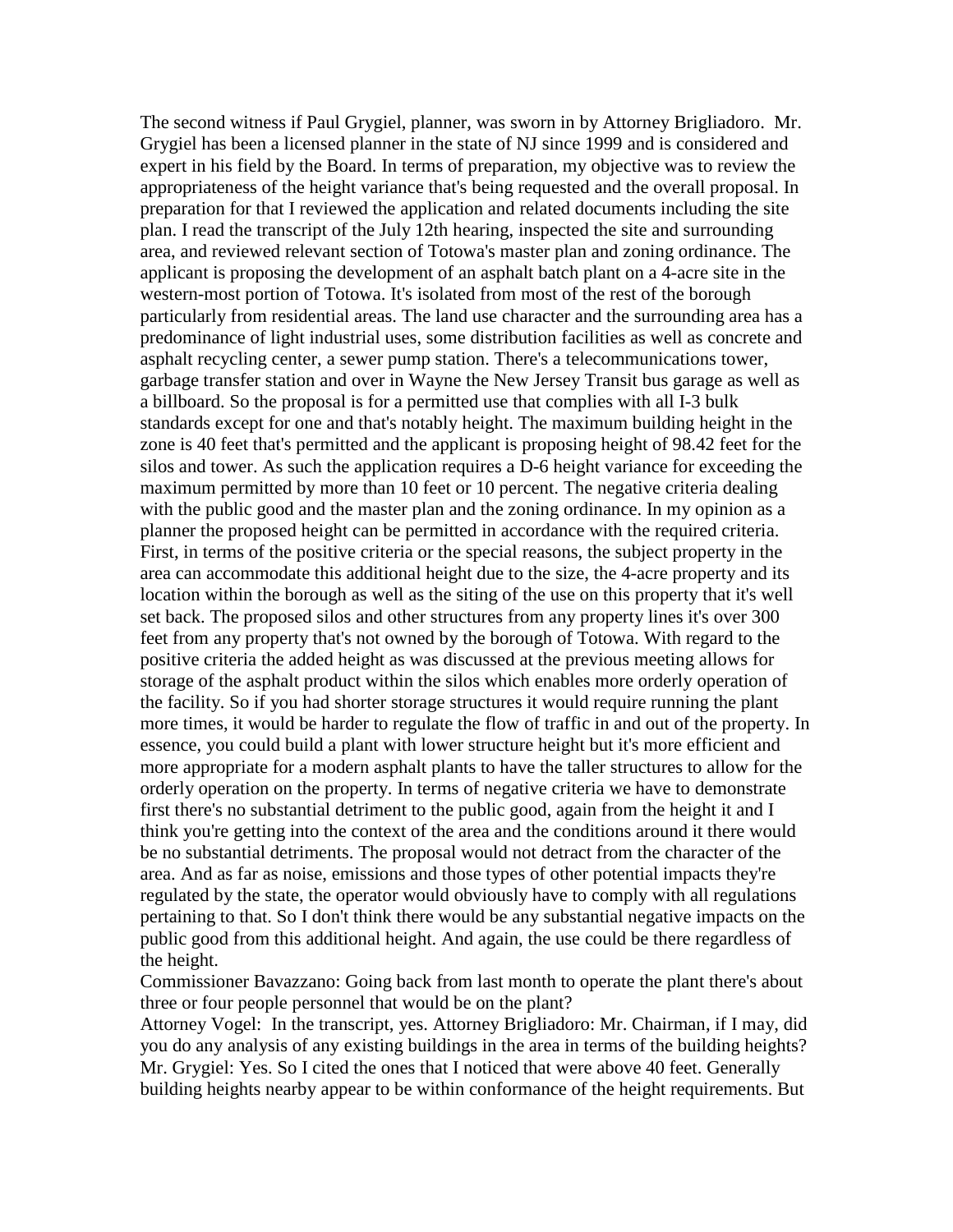the notable one would be the transfer station building which is about 60 feet. Commissioner Mancini: How many total structures are over 90 feet would you say? Mr. Grygiel: There are three silos plus there's another tower. I'm not an expert on the operations but I think in the transcript its three to four. Alternate Korsakoff: You stated there is a direct correlation between the height of the silos and the traffic volume, the lower the silos the higher the traffic? The shorter silo you have to either run the plant more often and you have less control over when trucks can come and go. By having a taller silo there's more room, storage, and it can be, the product can be held for a longer period of time to structures are over 90 feet would you say spread out the truck traffic Attorney Brigliadoro addresses the board and members-Chairman, I know we have several objector attorneys here. So I would think that it would be fair to start with the objector's attorneys. Attorney Dan Keough brings up Mr. Braen. You worked with the company for most of your adult life start by asking about the trucking of the material both the finished product and the aggregate. That estimating 400,000 tons of product produced a year and then using 10 months of the year as a realistic operation period given the winter months not being good for that and then from that 10 months extrapolating 250 days of product deliveries, reached I think it was 1,600 tons a day using 26 tons per truck. So that led to, I think, about 60 or 61 trucks a day. And Mr. Vogel went on to expect about half of that about 30 trucks to work during the 8-hour day delivering final product. he just came up to 200 trucks a day. I guess somewhere between 30 and 200 is where it winds up, I guess. So if we use 30 trucks increased by 70 percent you're around 50 or 51 trucks, if that math makes any sense. So and I like to speak in terms of a 23 trip in versus a trip out as opposed to round trips. They come in more or less I guess on River -- on West in the proposed entrance point at the end of West End off of Riverview, they would enter the facility End, go in through and come out on Maltese. So if you've got 51 coming in and 51 going out it's around, again, in this posited scenario these hypothetical a hundred trucks in a day, a hundred truck trips, one in, and one out. A hundred times, you know, being each one of those one hundred times each trip in, each trip out one of a hundred. diesel trucks emit, diesel fumes do you have any kind of a study that can show us that talks about the effect of air quality on those, that truck movement? Mr. Braen responds No, but there's plenty of truck movement on Route 80 that's 50 feet behind us. Does it occur to you at all that having that much truck use of a diesel type within that area on a regular basis, it seems at least five if not 7 days a week for ten months of the year over time could have any kind of an effect on the air quality? Mr. Braen responds. We haven't done an air quality test. Do you ever say to any of the truckers or their companies, we don't want that one truck in here because it's dilapidated or it's somehow not consistent, compatible? Mr. Braen has refused trucks. do they ever lose any of the material when they come in, does any of it ever come off from back from the bed, I know they have tarps, but does any bounce out, do you ever see any coming out of the trucks? Mr. Braen says nothing comes out of the trucks. Do they get kind of grimy and oily and dirty basically from doing this work? Mr. Braen responds typically most of the trucks are in very good condition. I understand you'd like to get anyway outdoor storage on the site. You're requesting outdoor storage of material in addition to your silos containing material? You mean where we would store the rock before we put it in the plant? I don't know about the square footage we really look at the tons more than the footage, but I'm not sure what's on that plant. Is there a good amount of dust and material kicked up in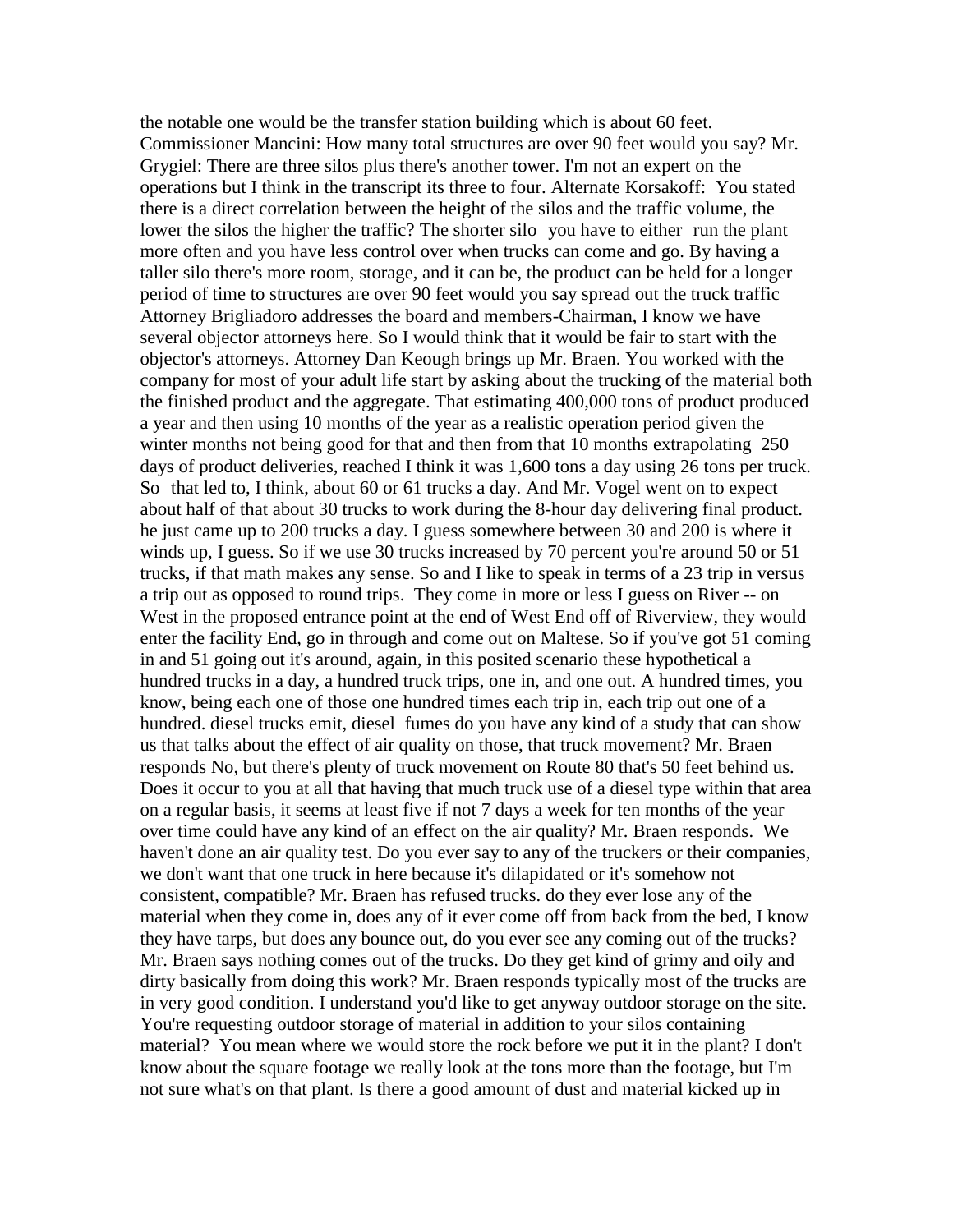that process at the site? Mr. Braen states typically we wet the roads down. If there is dust that was, you know, raising it would keep it down. You suppress the dust if the conveyor belts are not enclosed does any of the raw material ever fall off the conveyor belts, spill over? Any of it? It doesn't naturally just fall off to the side or something? Mr. Braen explains we have two places we can load. So the tower it's designed to drop 7 tons in one shot, at a shot. And then the silos it's continuous. So you type in how much weight you want to load the truck and press a button. And that's what it drops in. sounds like a pretty noisy operation because these trucks are not quiet and I know when you dump 7 tons of anything into a truck it's going to be pretty loud. Does it get fairly loud on the site where you're working? Mr. Braen responds with a state of the art, brand new plant, no. It's probably not louder than the transfer station next door or the recycling, I'm sure the recycling, and the concrete and asphalt crushing recycling facility is much louder. I understand you have a lease with the Borough of Totowa? Attorney VOGEL: The lease speaks for itself. I put it in evidence. You can read it, make your own assessment. Do accidents ever happen of any kind? Forty years? Off the top of my head I can't think of any accidents on our site. I don't know of any accidents on our other sites where, that are -- we move hundreds of trucks an hour out of. Q. Ever have any trouble with the silos? Collapsing? Exploding? Any fires ever? Mr. Braen responds no to all. Can you give us any more specificity, any exact idea of what regulations you have to satisfy let's say of the New Jersey DEP? The DEP you would have storm water regulations you have to meet and you have to meet air emissions. Air emissions regulations. Federal regulations. County regulations. Town regulations. Are there regular reports you have to file with the DEP and/or EPA and/or county or town? And so you have to do that testing yourself of air emissions quality? Mr. Braen responds no that's all subcontracted out there's special companies that just deal with doing air testing. What are the demands of these regulations, Mr. Braen does not know. Is the other asphalt plant in Totowa open and functioning, Mr. Braen does not know. How much distance is between them, Mr. Braen thinks about a mile. Is Tilcon his competitor, Mr. Braen replies yes. Does that plant operate 24 hours a day, Mr. Braen replies no. Can you give me a couple of examples of the ways that your state of the art plant being proposed. Mr. Braen responds No, not really. I would have to analyze the plant. Common knowledge. common sense. We talked a little bit about your night operation. The right to operate 24-hours a day being important because of, I think you said, a lot of the entities that buy the asphalt want the paving done at night when there's less traffic. There was an estimate provided last time of 400,000 tons a year as a, I don't know if that was a low or a high or a mean level or what. Would you describe your company as aggressively seeking new business or not aggressively seeking new business, what mode are you in? Mr. Braen responds competitive. Does that mean you'd like to get new business when you can or just maintain where you are? Are we looking for new customers? Not really. We're, it's a matter of how much work is out there. So when they pass let's say the gas tax there's going to be more highway work out there so we'll have to do more highway work. Maximum if we didn't run any work of our other plants, you know, we put a number, it's roughly 400,000 tons. So this plant could not generate 600 or 800,000 tons a year? Eight hundred would be a tall order. 600, yes, depends how much work is out there if it ran around the clock. Does that Tilcon plant have an active, Mr. Braen says it does. What do you mean by "throw away," I understand it's less likely with your batch plant versus the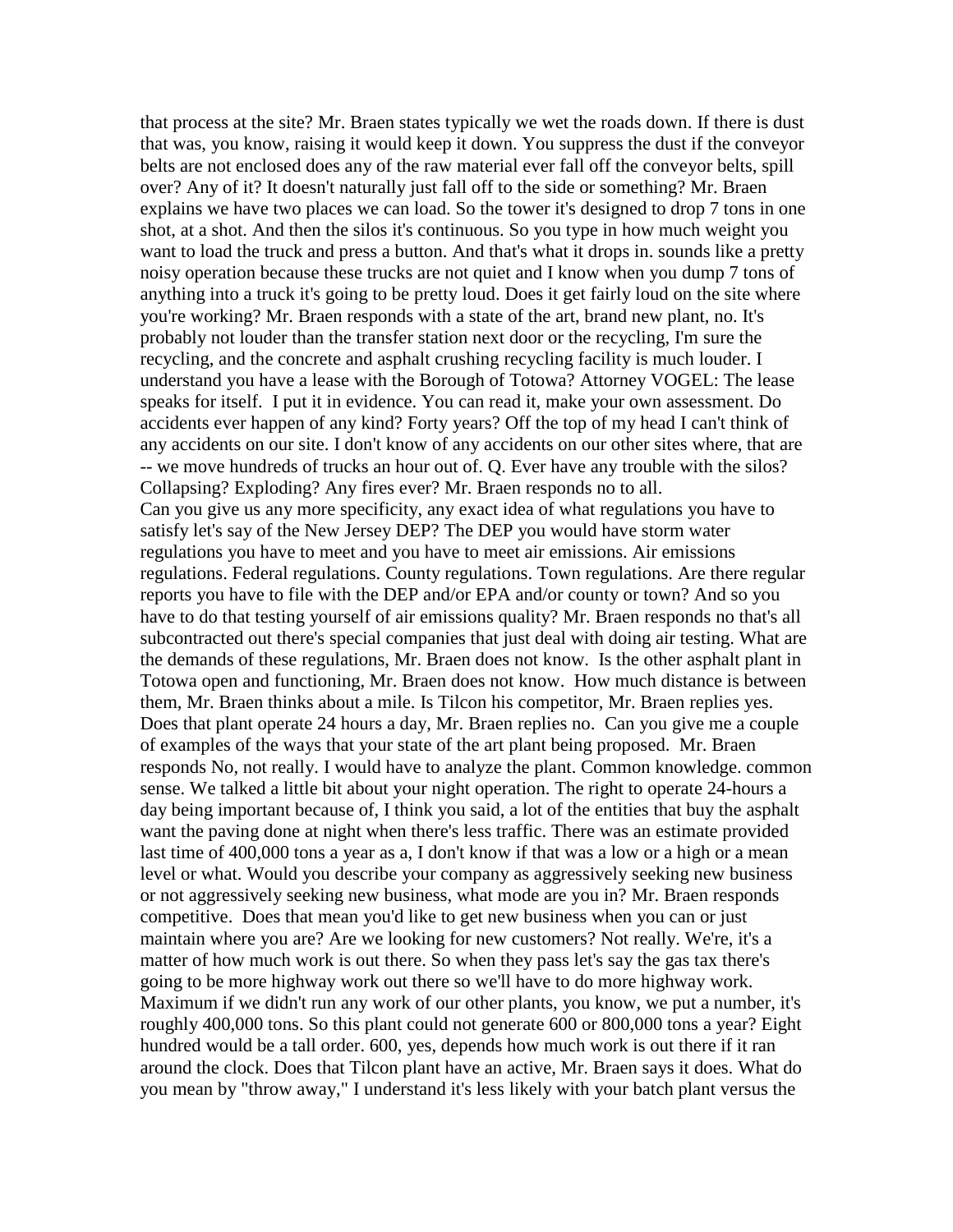drum plant but throwing away oil and asphalt it's no good, it's not like a Kleenex I don't think? Mr. Braen states we recycle it back; it goes back into the mix. With silos we can load a truck in a minute. You can load a lot of trucks real fast so they don't stack up. That's why you put silos on the plant. So you can keep making the material so when the trucks, a lot of trucks come in you can load them right out.

There was some mention of odors; New Jersey is not lagging behind. New Jersey is on the forefront of all regulations maybe second to California.

Mr. John Testa, here representing Spiral Binding Maltese Realty which is the owner of the property and alsoMoring Metals and Devash Dairies. One of the things that we just talked about was odor. And I believe your testimony was when Mr. Vogel asked you this, this plant will create no odors; correct? I think you said that again recently; is that right? Mr. Braen responds yes. It was testified to by Mr. Meeker the expert that you presented with respect to the plant. And his testimony was, I don't know if you recall, was that the oxidation of the asphalt when it's being created at high temperatures does create odor. Do you recall that testimony? He went on to testify that warm mix asphalt, which is the predominant way things are oh, done now, does lower the odors that are created when you're processing asphalt. Mr. Braen responds everything is contained in newer plants. So there's, they're built with so there's no way for any smoke, odor, whatever you want to call it to leave the plant. It was positive by him; however, that the warm mix asphalt is what, I guess, creates the no odor. He said this new facility is capable of the warm mixed asphalt. my question would be is your plant going to exclusively use the warm mix asphalt production or will you also use the conventional production as well? Mr.Braen states he would use both, usually the DOT determines if they want warm mix asphalt or another. Now when you start up your operation, do you intend to use the silos right away or is that something that's being done in the future? Mr. Braen responds the reason we have it future is because we're starting up a plant, we're not going to have a lot of business, right, so we have to build a market and we're not, you know, that's why we have - if we knew we had a large book of business we would put the silos up right away, but we're anticipating we're going to start off, you know, gradual. So that's the reason you want silos so you don't keep starting the plant up and stopping the plant throughout the day. So you put this finished product silos in so when a truck, you don't have a truck you don't shut the plant down. You keep it running and you put -- so the plant basically starts up and stops once a day. Mr. Braen states So if you get all of a sudden 20 trucks show up they, the plant isn't running because you had to stop it because no trucks were there, say at the half-hour and hour and you had to stop the plant, so then they all of a sudden show up, you have no materials stored. That's how it alleviates it. The trucks they come and they get rid of the millings and the recycled material they will use. How do they clean out their load? When they dump the truck everything comes out or is there anything left? Mr. Braen replies I think it all comes out. I don't really watch how they clean their trucks. So when they dump out do they ever have to clean the truck or get anything out of the truck before they return with good material to a paving operation? Mr. Braen responds yes, if something, regardless of what they're delivering. In other words stone in the might have to clean their truck out. So is there any cleaners or anything used in the cleaning out of these trucks when they say deliver a load of milled material? Mr. Braen responds just elbow grease. Do you think a sprinkler system is needed for dust suppressions? Mr. Braen responds we would do whatever we would have to do to stay in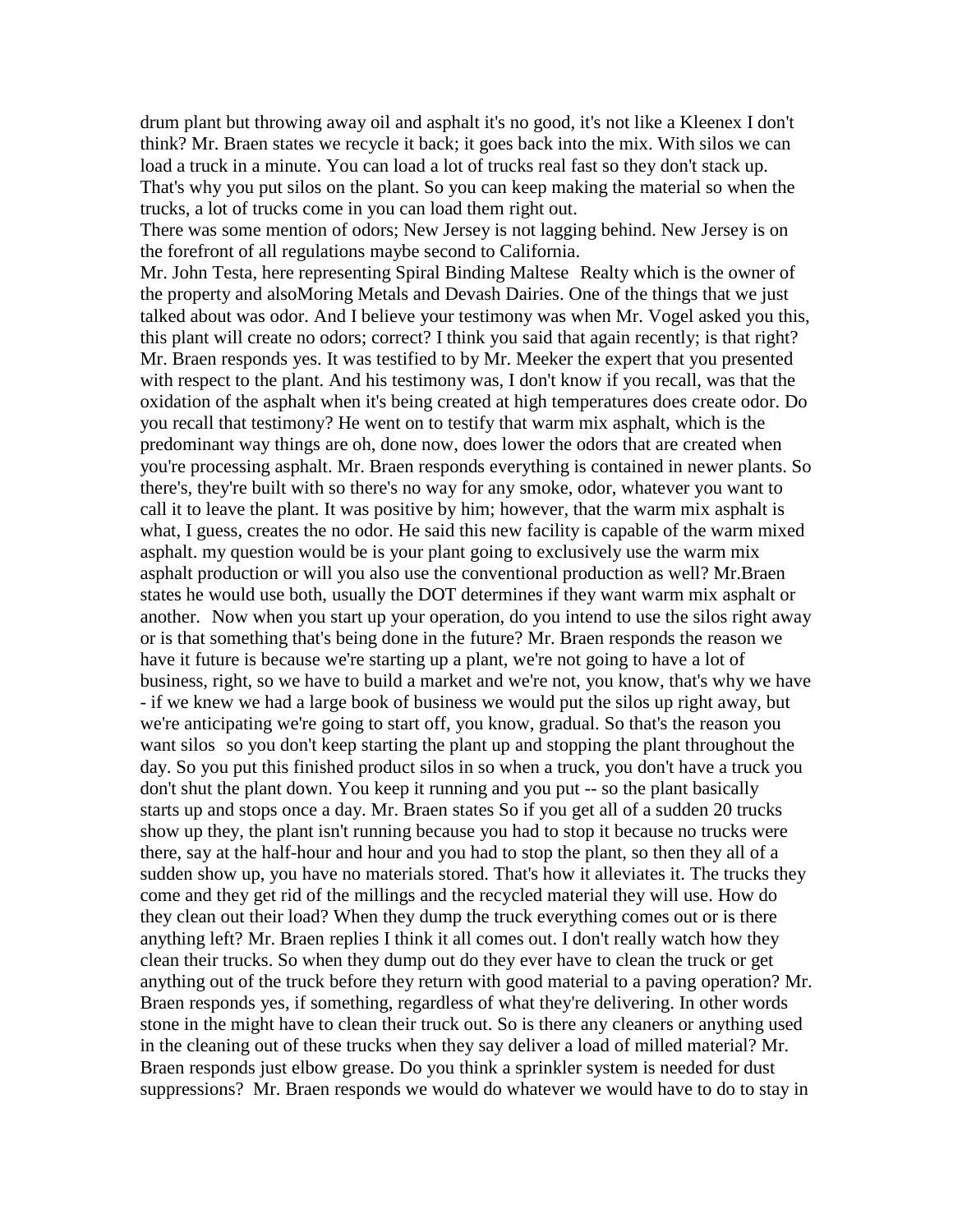compliance with the DEP. I'm not sure what jurisdiction the municipality has over dust suppression. I know the county health department and the New Jersey DEP does regulate that. We want the ability to run 24 hours there was something else was also testimony about 7 days a week which would include Saturdays and Sundays. But it's your intent to work Saturdays and Sundays, Mr. Braen responds yes.

Chairman Fierro would like to take 10 minutes is that acceptable? Okay, 10-minute break at 9:22 pm.

The meeting was resumed at 9:36 pm and a role call was taken.

Attorney Brigliadoro addresses Chairman Fierro, typically the board cuts off hearings at 10:30. We did cut off the first meeting at 10:30. So we just want everybody to be apprised of that.

## CROSS-EXAMINATION BY MS. RUBRIGHT

Attorney Rubright is representing Star Stainless Screw Company. You bid on this property or this leased property; correct? Mr. Braen responds yes. How did you come to know that it was available? Mr. Braen replies it was advertised you noticed it in the paper that the property was available? Mr. Braen replies yes. So you filled out the bid documents or did someone do that on your behalf? Mr. Braen responds someone did it for him. Do you know whether or not the bid request had a specific statement with regard to what the property should be used for or could be used for? Mr. Braen does not recall. Do you know whether the bid request specified that the use for which the property was to be put had to be a permitted use for the property? Mr. Braens response was I think it said, yes, you needed site plan approval, whatever approval, yes.

Attorney Brigliadoro addreses Ms. Rubright, if I may, we know that this was publicly bid. The bid was awarded to South Port. There is a lease. So if you can tell us why these questions about the bid process because one could argue you seem to be doing is preparing a collateral attack on the underlying bid process which really this board has nothing to do with it. I really wanted to find out what kind of due diligence has been done. I wanted to find out what did they look at, what was the bid process, what did they look at in terms of the property since as you'll recall, as the board will recall it is my position still that this is not a permitted use and I wanted to find out what they looked at in terms of the zoning. He said they looked at the zoning ordinance. So I finished that line of questioning and I thank you for answering the questions. So when the trucks leave the site with the asphalt, are they covered in some way? Mr. Braen advises some sort of tarp. We don't own any trucks, but they have to cover their loads. You said it takes a short amount of time for the asphalt to be filled into the truck and then the trucks move out. When do they cover, when does the owner of the truck or the contractor, when does he cover it. Does he pull out and cover, Mr. Braen responds they usually cover it right after it is filled, they're supposed to cover the load before they leave. I think the law is they have to cover the load before they get on a public road. How often in your Haledon plant do you have to use the water to, for dust suppression? Well, because the asphalt plants are in the quarry, we're running dust suppression for the quarry. The plants are right; they comingle in the operation itself. It's continuous. At the Totowa branch If we pave the whole site and landscape it and do this you might not have to do, you know, if they're on asphalt the whole time, right, if they're on a road the whole time even when they come onto the site you have them on a paved surface and they're always on a paved surface you might not have to do anything. Conveyor will be enclosed or it's not going to be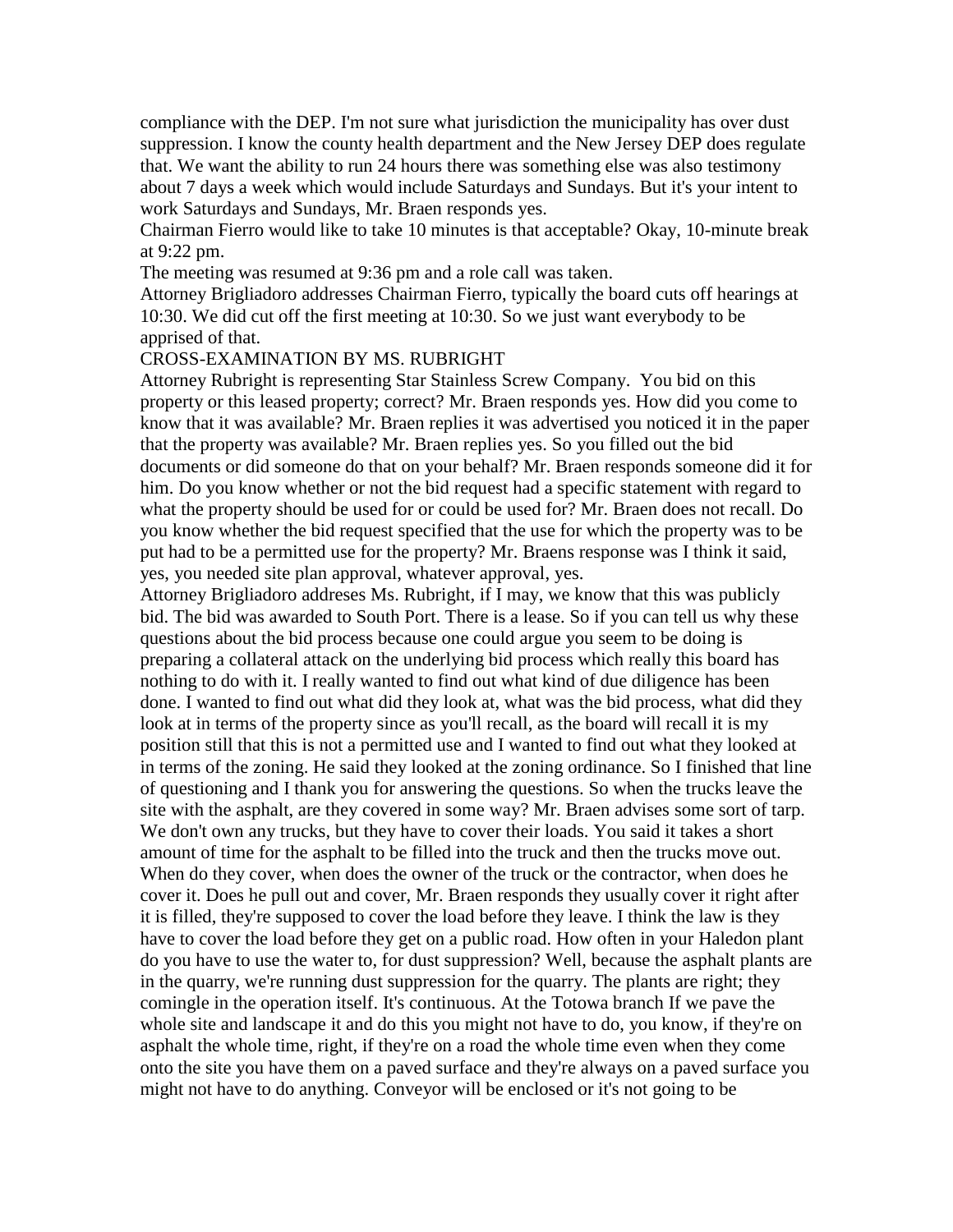enclosed? Mr. Braen replies typically a conveyor is not a source of any dust or like I said we're actually trying to dry the material so we don't want the material to get wet. So that's, even the material that, the material that the trucks bring in most likely that would be covered. You don't want anything to get, you want to keep everything as dry as you can.

Attorney, Ronald Shaljian. I'm from Schumann Hanlon. And I represent Catholic Books. With respect to the Haledon operation I think you testified that you would truck some materials from that location to this location if this was approved, Mr. Braen replies there is a possibility. If it's only 10 minutes by truck from Haledon to get to this location, why are you interested in this location? Mr. Braen responds because it's in an industrial zone. Our Haledon location is in a residential area and it's been there for over a hundred years. Can you tell us what kinds of trucks will be used to load the asphalt at your plant? Are they going to be one size? Are they going to be larger trucks? Tractor-trailers? What kind of trucks are they? Mr. Braen replies Most of the trucks are tri-axle trucks. How many yards of material does a dump truck hold? Mr Braen responds we sell everything by the ton so typically the trucks carry anywhere from 24 to 27, 28 tons. You felt that 800,000 tons was way out of the ballpark, but 600,000 tons was realistic as a maximum for this facility, didn't you say that? Mr. Braen replies I don't think I said realistic. I think we said realistic we were projecting to do at some point 400,000 tons. Could we do more? Yes. Could we do less? Yes. We're probably going to do less. Can you tell us are there any materials, flammable materials stored on the site other than the asphalt? Asphalt's not flammable we have gas, gases can feed the plant, gas pipeline. You testified that the tower could dump 7 tons in one drop; is that correct? And if it can dump 7 tons at one time, how many trucks could you service over an hour? Mr. Braen replies, yes seven times 60 is 420 tons per hour.

CROSS-EXAMINATION BY MR. DONOHUE, Tim Donohue, on behalf of Grandview Printing, located 33 West End Road in Totowa.In regards to SouthPort, Am I correct that that is an entity that was formed specifically for this asphalt plant that's planned in Totowa? Mr. Braen replies no. And what business did South Port engage in prior to this bid in this case? Mr. Braen replies it's a real estate company. So who are the owners of South Port? Mr. Braen replies, The Braen family. In the bid documents, it indicated that the owners included a number of people. First, it indicated Stone Industries/Van Orden Sand & Gravel, are those both companies owned by various members of the Braen family? Mr. Braen replies yes. Are Stone Industries and Van Orden Sand & Gravel the owners of South Port? Mr. Braen replies I actually don't know who the owners of South Port are. Can you tell us who are listed as the owners in the bid documents and what their percentages of ownership are? Mr. Braen reads Janet Braen, 58. Samantha Braen, 10. Josh Braen, 10. Dirk Braen, 10. Scott Braen. And that adds up to 98. Who owns the other 2 percent? Mr. Braen responds that he does not know. The Braen family owns a number of other entities as I understand it; is that correct? Mr. Braen responds yes, Stone Industries, Braen Commercial Holdings, Van Orden Sand & Gravel, Braen Supply, Inc., Braen Aggregates, Braen Equipment, Braen Mulch, Braen Properties, Inc., Braen Royalty, LLC, Braen Technologies, LLC. So when I'm going to ask you some questions here I'm going to at times refer to the Braen companies understanding that we're talking about those companies which you have identified as being within the Braen family. So do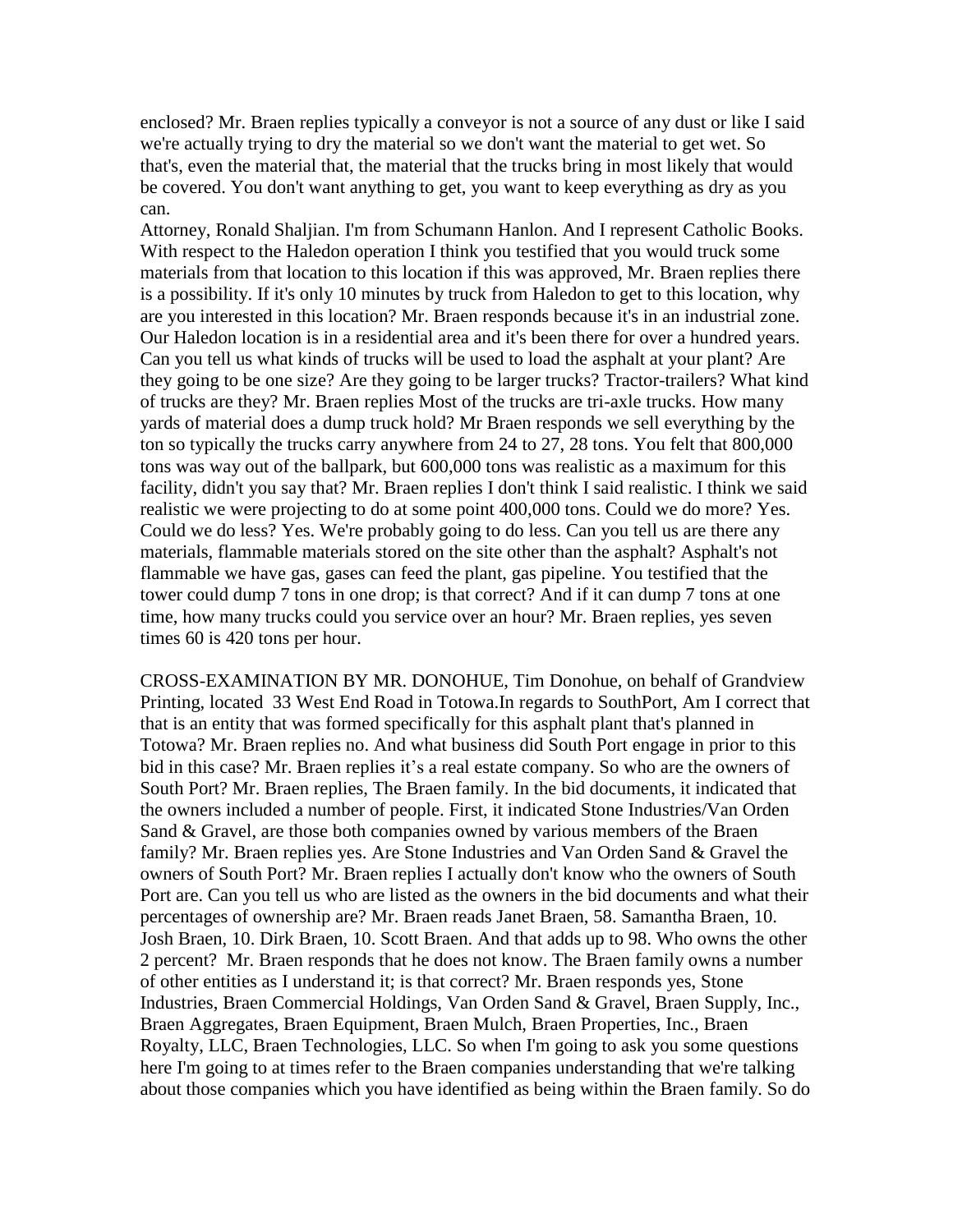any of the Braen companies have direct contracts with public entities like the state, DOT, counties or cities? Mr. Braen replies yes.Are you, sir, a member of the New Jersey Concrete & Aggregate Association? Mr. Braen responds yes. I think you serve on the board of directors of that organization.Mr. Braen responds yes. Do you live in Totowa, Mr. Braen responds no. Do any of the Braen companies other than say South Port, LLC, and this thing have business interests in Totowa? Mr. Braen responds no, well South Port will be. Are you aware that Braen Stone Industries has contributed thousands of dollars over the last 5 years to the elected members of the Totowa municipal council and the mayor of Totowa? Mr. Braen replies yes. Did you authorize those contributions? Mr. Braen replies yes. Are you aware that every single member of the council and the mayor has received political contributions from Braen Stone Industries over the last few years? Mr. Braen replies no. Did Braen Stone make those contributions in order to gain any political influence with the mayor and council so it could obtain this lease? Mr. Braen replies No. It's a low bid document. Did Braen Stone make those contributions in order to gain political influence in Totowa with the hopes that this board would grant this variance? Mr. Braen replies no. Are you familiar with the Peter Murphy Totowa Republican Organization? Mr. Braen replies he thinks so. Do you know Peter Murphy? Mr. Braen replies yes. We have done business in this county for a hundred years, yes; I know who Peter Murphy is. I know who his father was. Are you aware that Braen Stone Industries and you personally have contributed \$7,000 to the Peter Murphy Totowa Republican Organization over the last 5 years? Mr. Braen replies, if that's what it was. When you made those contributions to Mr. Murphy's political organization, did you actually attend a fundraiser? Mr. Braen replies, yes probably. Do you know who the treasurer is of the Peter Murphy Totowa Republican Organization? Mr. Braen replies he does not. Let me show you the documents that are filed with the New Jersey Election Law Enforcement Commission and on the first page of each document at the bottom it identifies the treasurer who receives all of the funds. Who is that? Mr. Braen replies he has no idea. Do you know Mr. D'Ambrosio? Mr. Braen replies no. Never met him before today? Mr. Braen replies I don't know if I met him today. Attorney Donohou directs Mr. Braens attention to the Board members and ask him to read the sign. Mr. Braen reads Commissioner D'Ambrosio's Name plate. When you and your companies made those contributions to the Peter Murphy Totowa Republican Organization, were you seeking to gain political influence in the town so you could get this lease? Attorney Vogel Objection, by the questioner's own basis for the question,contributions were made before this bid ever went out or before this lease was ever signed. Mr. Braen replies no. We give to every single town that we're in and not in. Did you believe that it would give you political influence so you could get a variance from the board of adjustment? Mr. Braen replies no. The organization that you belong to, the New Jersey Concrete and Aggregate Association, Are you aware that it has a pact or political action committee that also makes contributions to various candidates? Mr. Braen replies yes. And do you know why that pact decided in February of this year to contribute a thousand dollars to the Peter Murphy Totowa Republican Organization? Mr. Braen replies probably because I asked them to, the pacts give to a bunch of municipalities, towns all over the state. The pacts give to a bunch of municipalities, towns all over the state. Attorney Vogel replies yes, I know Peter Murphy since he was a child. I was a close friend of his deceased father. I have made contributions to his father. And for Peter Murphy and for Wayne and for all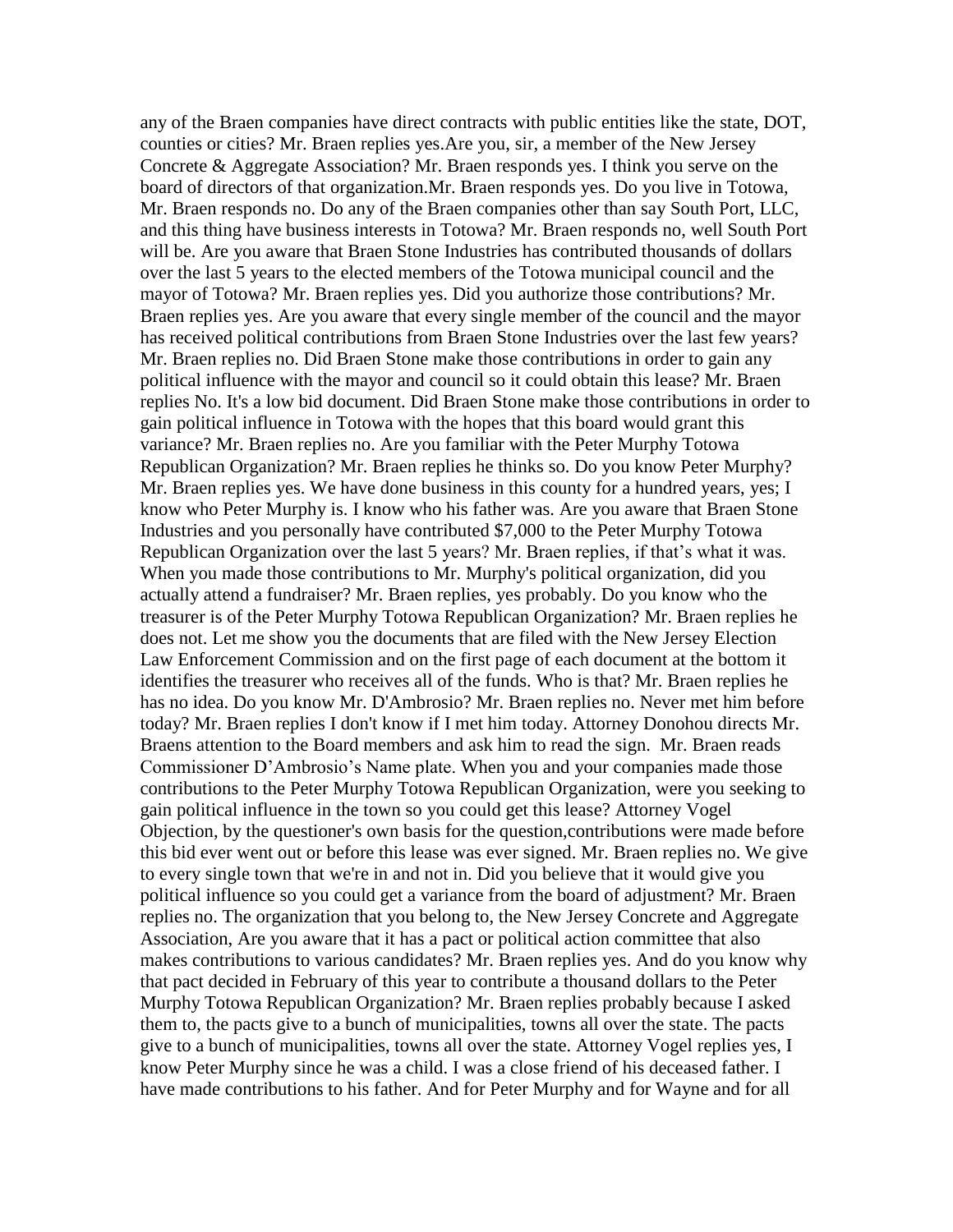areas. I've been active in Passaic County and I've been friends with people in various municipalities and I will not sit by and let you make an aspersion. You can ask questions, but don't you attempt to cast aspersions upon me. Because I will not allow it to pass. any of the companies that do business with public entities, have those companies filed annual disclosure statements with the State Election Law Enforcement Commission disclosing their political contributions, There is no record of any of the Braen companies filing the annual disclosure statement. Do you understand why? Do you know it's a violation of law for a company with over 50,000 in public contracts in 1 year to fail to disclose any reportable political contributions? Attorney Brigliadoro would like to know How is all this relevant to an application before the board for preliminary and final site plan approval for height variance relief for outdoor storage? How are all these questions about election law and filings, how is that --MR. DONOHUE: It creates an appearance of impropriety by this applicant that this board ought to be concerned about. They have submitted, they have submitted affidavits of non-collusion and fraud and made all kinds of representations they're going to be transparent and open. We have a commissioner sitting here listening to evidence who is the treasurer of an organization that has received thousands of dollars from this applicant and through other entities that he has an influence in. I think this board ought to be very concerned about the public's perception of that kind of in this day and age of pay to play you ought to be very concerned about the perception of the public that somebody is buying influence.

At this time Chairman Fierro opens the public portion of the meeting.

Peter Longo, lives in Saddle River, was sworn in by Attorney Brigliadoro, and owns two businesses on 15 Maltese Drive and West End. 200 Maltese Drive in Totowa 19 and 11 West End Road, my company has over 300 employees in Totowa and we are completely against this asphalt plant that they're planning on opening up in Totowa. What I just heard from the traffic expert, they're talking about Riverview Drive and West End Road. Has anybody ever addressed Maltese Drive or Route 23 coming through Taft where most of the traffic is coming from morning to night? I can't even get into my own parking lot because there are trucks parked the whole day long going into whatever that stone place is across the street from us, there is trucks lined up to go to the transfer station. I don't know exactly when those trucks are going to come out, if they're going to go from West End Road, they're going to come up I assume on Maltese Drive, okay, which other trucks are going to come towards my factory. I'm right in the front of the stone factory, whatever you want to call it. When it rains, there is at least a 2 feet water, my employees cars are getting flooded every time it rains. And there is already all kinds of debris, oil, standing on top of the water. Now the water instead of going in the drainage sewers is coming up because you can see the water actually bubbling. The name of Mr. Longos business is Precision Custom Coatings. If the asphalt plant will open up I will be forced to move not only myself, but there is a lot of business people in the same neighborhood. We are just installed \$3 million worth of solar panels. The first thing I was told by the installer that the dust and the powder from the asphalt it will be, it will cost me no less than ten to \$12,000 per year. You take that over the life of the solar panels would cost me over \$250,000 and if some of the hot asphalt or hot tar happens to drip on top of the panels there is no way of cleaning it. You want to put up an asphalt plant, I tell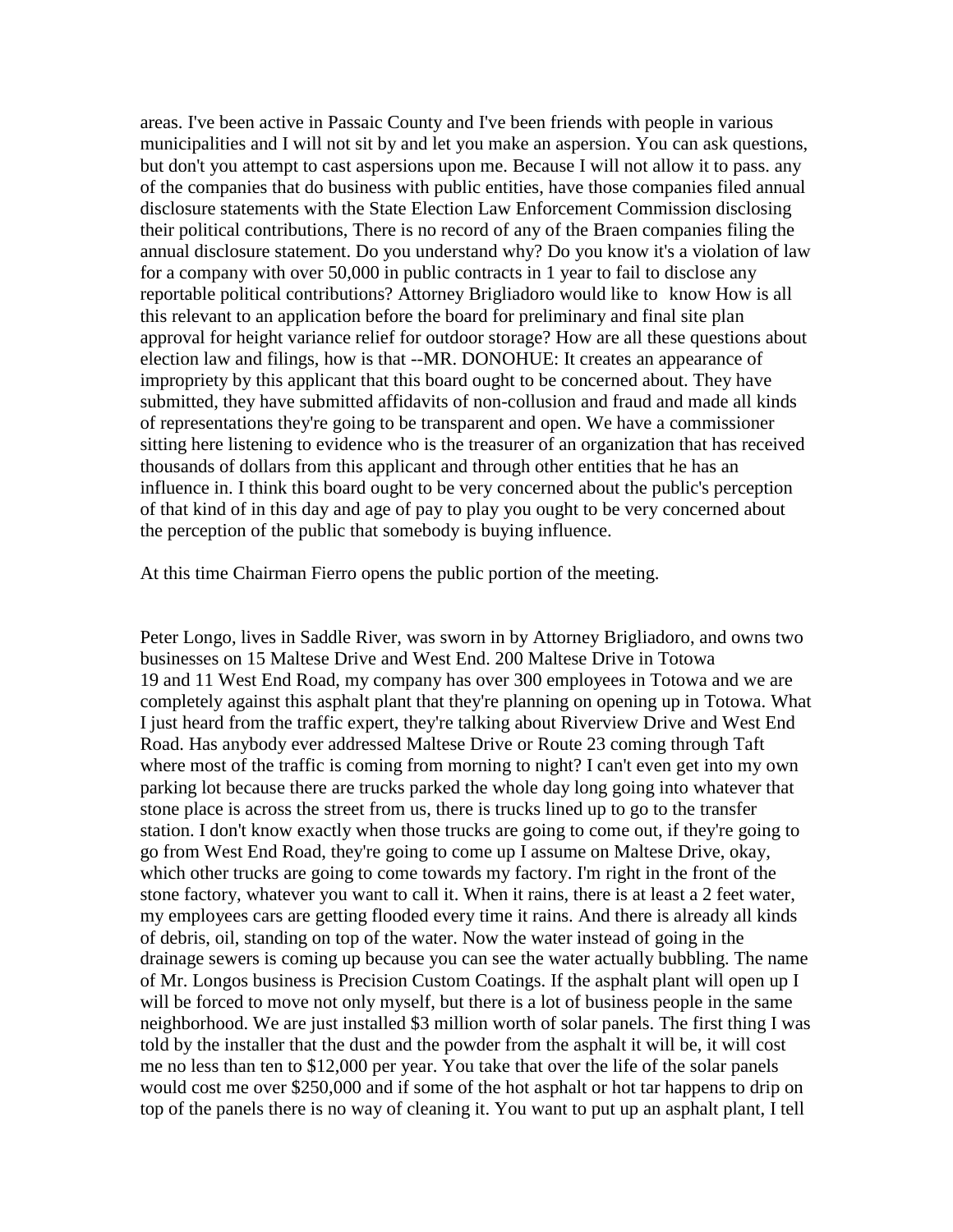you one thing I will be the first one to sell out and move out. 300 plus employees in one location and about six or seven other location, they will be all gone. And the ones that could not come, again, if the board would like to have this 123 people have signed petition that don't want this in the neighborhood. Attorney Brigliadoro states the board can't accept petitions, but Mr. Longo, I counted the photographs and you've submitted to the board 20 photographs. Attorney Brigliadoro states there's a series of 20 photographs, but are these photographs -- there's just a couple of questions so we clarify. The photographs, are they photographs that you took? Mr. Longo replies yes. Attorney Briglisdoro states, I was going to offer that we mark it O-1 Longo, 20 photographs.

Michael Anthony Rosko, sworn in by Attorney Brigliadoro. He resides at 138 Buckley Road, Franklin, New Jersey. I work for Catholic Book Publishing, 77 West End Road. West End Road, Maltese, Taft Road are the most neglected roads when it comes to snow and sloping. It is a hazard. Trucks every day slide through the stop signs. They slide past our dead end to the bus terminal; some of them actually hit the fence. There is no plowing. And at least five or six a winter cannot get up the road from Riverview on West End to make that turn onto Riverview, they're stuck at the hill there. I can imagine what Maltese is going to look like with all this traffic. And like I said, I know dump trucks. I'm late to work every day because I'm behind three of them on 23. That's all I wanted to say.

TESTIMONY BY Debra D'Agostino resides at 70 Vreeland Ave in Totowa, was sworn in by Attorney Brigliadoro handed out to the board and for you information on environmental of asphalt plants. For everyone here this is the "EPA Hot Mix Asphalt Plants Emission Assessment Report," its dated 2000, but if you were to go on line all emission reports tend to go back to this report. That is one document. It's about 58 pages on both sides. Then there is "The Asphalt Mixing Plant EIA Report: Seven Predicted Environmental Impacts and Mitigation Measures." Which again is quite a few pages. This is the cons of the asphalt plant arguments, websites opposing the development of asphalt plants near communities. It has to do with the effects, it is non partial. It's from universities and studies independent so that you'll get more of a realistic of what's involved and what it's going to do to your health and your proximity to living to a site like this. So we will do the Hot Mix Asphalt Plant Emission Assessment report we'll make that D'Agostino-1. And then the Predicted Environmental -- Seven Predicted Environmental Impacts and Mitigation Measures, we will make that objector D'Agostino-2. And then the Con Asphalt Plant's Arguments, Websites Opposing the Development of Asphalt Plants near Communities, that will be the

D'Agostino-3. Attorney Brigliadoro states Mr. Meeker is an expert witness and he traveled from out of state, this is his second time here so we really want to get him on first.

At this time a motion was made by Commissioner D'Ambrosio to close the public portion of the meeting and was seconded by Commissioner Nash.

MR. BRIGLIADORO: Next meeting of which this application will be continued is going to be Wednesday, September 13th. There will be no further notice required from the